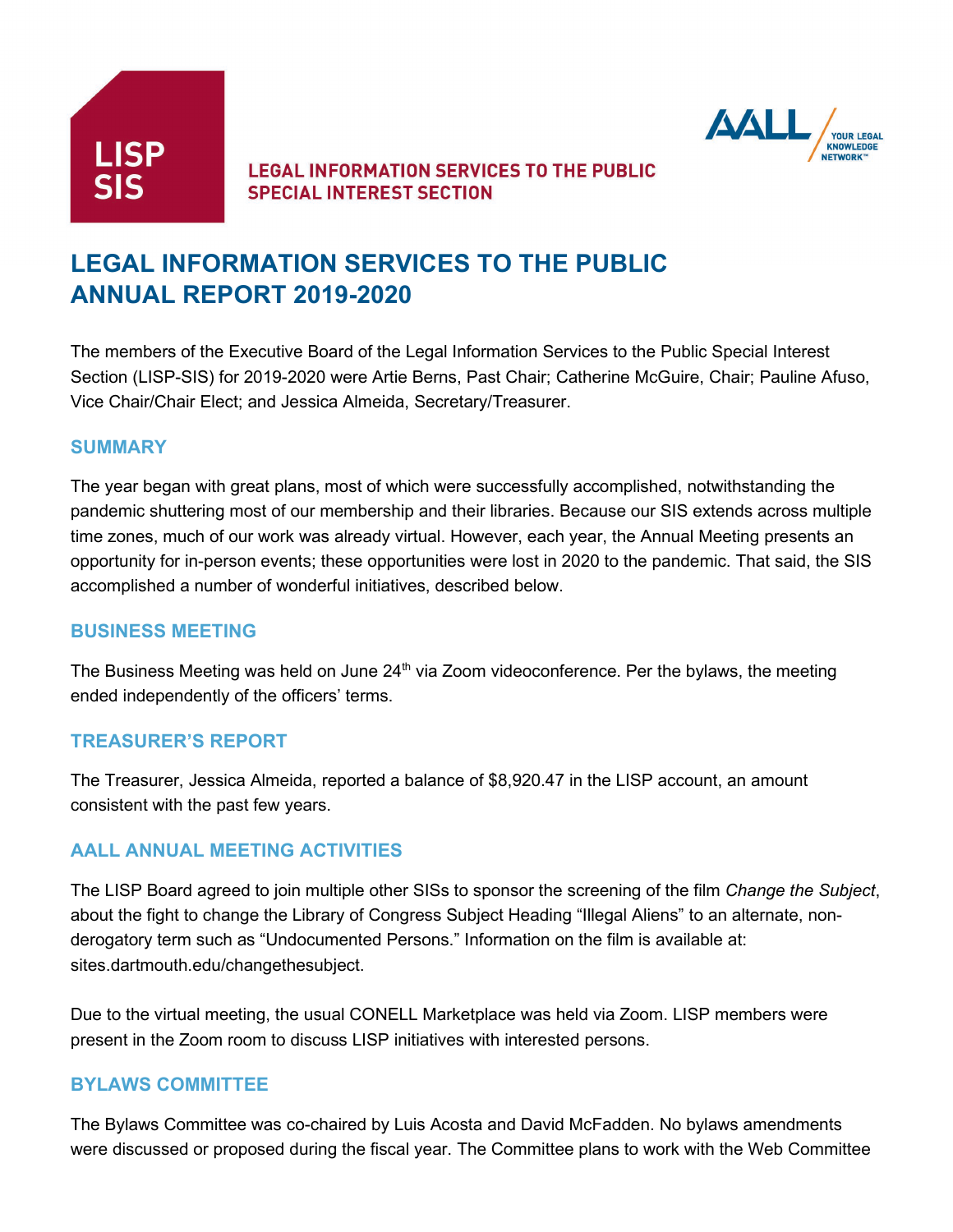

# **LEGAL INFORMATION SERVICES TO THE PUBLIC SPECIAL INTEREST SECTION**

to update the LISP website to include last year's bylaws change.

## **EDUCATION**

The Education Committee was co-chaired by Rebecca Sherman and Nicole Dyszlewski. The Committee planned and executed a joint 5 Conversations in 5 Days program with RIPS-SIS, PEGA-SIS, and PLLIP-SIS. The program, held in November 2019, was on the topic of interpersonal communication. The Committee proposed two programs for the AALL Annual Meeting, per the program proposal requirements. Program proposal titles were: (1) "Law Library Neutrality in a Time of Political Upheaval;" and (2) "Bring on the Beignets: Food Law & Social Justice." The AMPC chose the Law Library Neutrality program to be livestreamed, on Thursday, July 16, 2020.

The annual Joint Roundtable event with GLL-SIS and SR-SIS and the annual LISP Roundtable event were suspended for the 2020 Virtual Meeting.

## **GRANTS**

The Grants Committee was chaired by Stephen Parks. The Committee awarded the Janet Hedin AALL Leadership Meeting Grant to Sarah Larsen. Due to the pandemic and consequent move to virtual format, the Leadership Meeting incurred only a fraction of the usual cost. In addition, the meeting was pushed to later in the year. Therefore, grant funds reserved for this purpose were not needed in the 2019-2020 year.

Also due to the Annual Meeting move to virtual format, with the consequent reduction in registration fees, the Board approved a temporary amendment to the Kathy Garner Grant. The Grant Committee solicited applications for three grant awards for the Kathy Garner Grant funds, for Annual Meeting registration. There were, however, no applicants; therefore, the Garner Grant was not awarded this year.

### **NOMINATIONS**

The Nominations Committee was chaired by Lee Van Duzer. Committee membership included Heather Simmons and Julia Viets. The committee solicited nominations and provided the names of Vice-Chair/Chair Elect nominee Sarah Larsen and Secretary/Treasurer nominee Lisa Heidenreich. The election was completed in accordance with the timeline in the bylaws. Both candidates were elected to the nominated positions.

### **PUBLIC LIBRARY TOOLKITS**